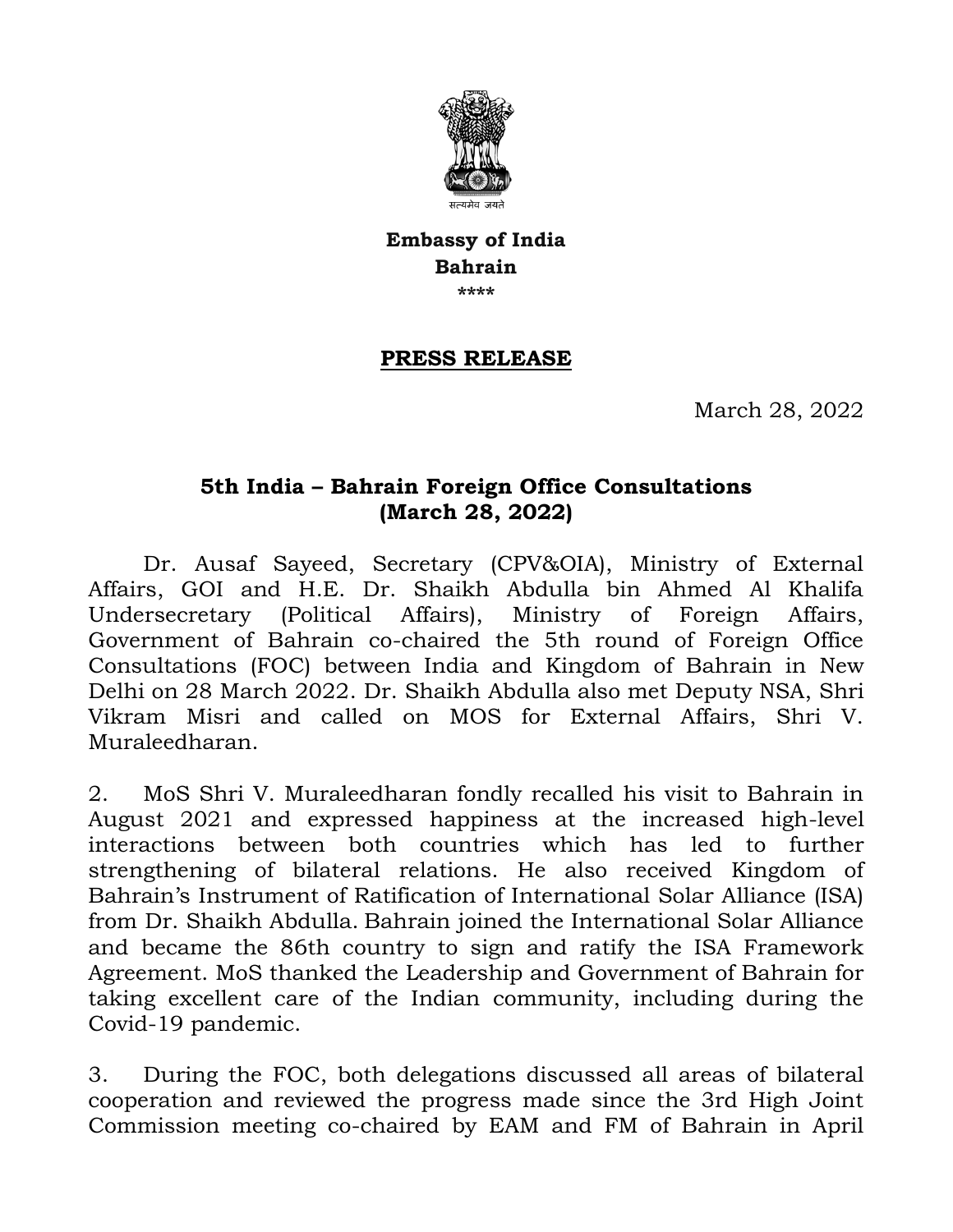2021 in New Delhi. Both sides expressed satisfaction at the continued momentum in bilateral ties despite the restrictions posed by COVID-19 pandemic. India and Bahrain celebrated the Golden Jubilee of establishment of diplomatic relations in October 2021. Both sides are looking forward to an early visit of His Royal Highness the Crown Prince and Prime Minister of the Kingdom of Bahrain to India.

4. Both sides agreed to further strengthen their cooperation in the fields of trade and investment, hydrocarbons and renewable energy, health and pharmaceuticals, IT, Fintech, food security, civil aviation, space, defence and security, parliamentary cooperation, culture, education and people-to-people connect focusing on youth, skill development and startups. Bilateral trade has shown upward trajectory and is likely to be the highest ever in F.Y. 2021-22 at more than USD 1.4 billion.

5. Both sides also discussed regional and multilateral issues of mutual interest. Dr. Ausaf Sayeed congratulated Bahrain on the successful year of Presidency of the Gulf Cooperation Council (GCC) in 2021 and on taking over the Chairmanship of Asia Cooperation Dialogue (ACD) in November 2021.

6. Dr. Shaikh Abdulla, who is also the Chairman of the Board of Trustees at the Bahrain Centre for Strategic, International and Energy Studies (DERASAT), also met and interacted with scholars and members of India Foundation (IF), Manohar Parrikar Institute of Defence Studies and Analyses (MP-IDSA), and Observer Research Foundation (ORF).

7. He arrived in New Delhi on 27 March 2022 and is scheduled to depart on 29 March 2022.

\*\*\*\*\*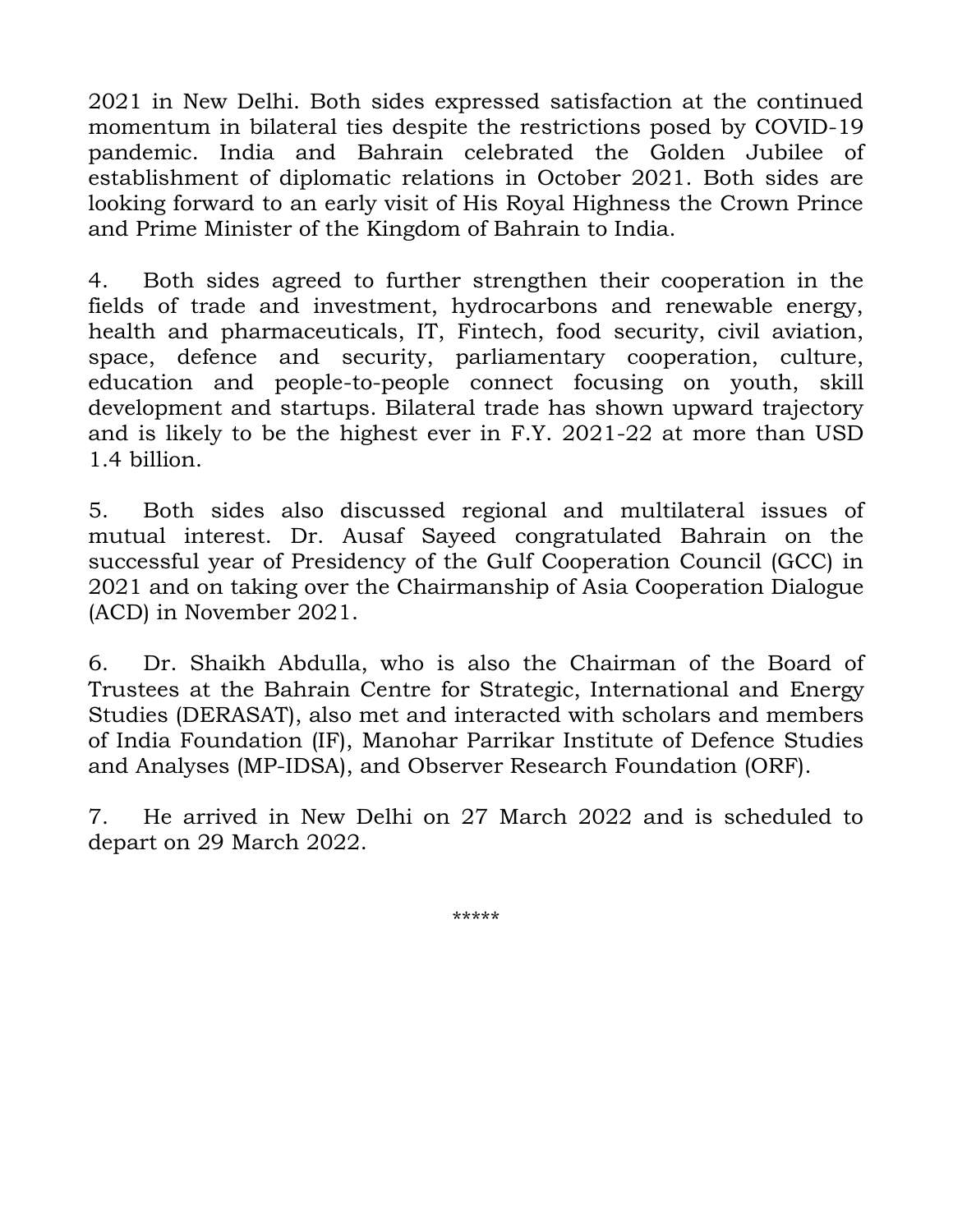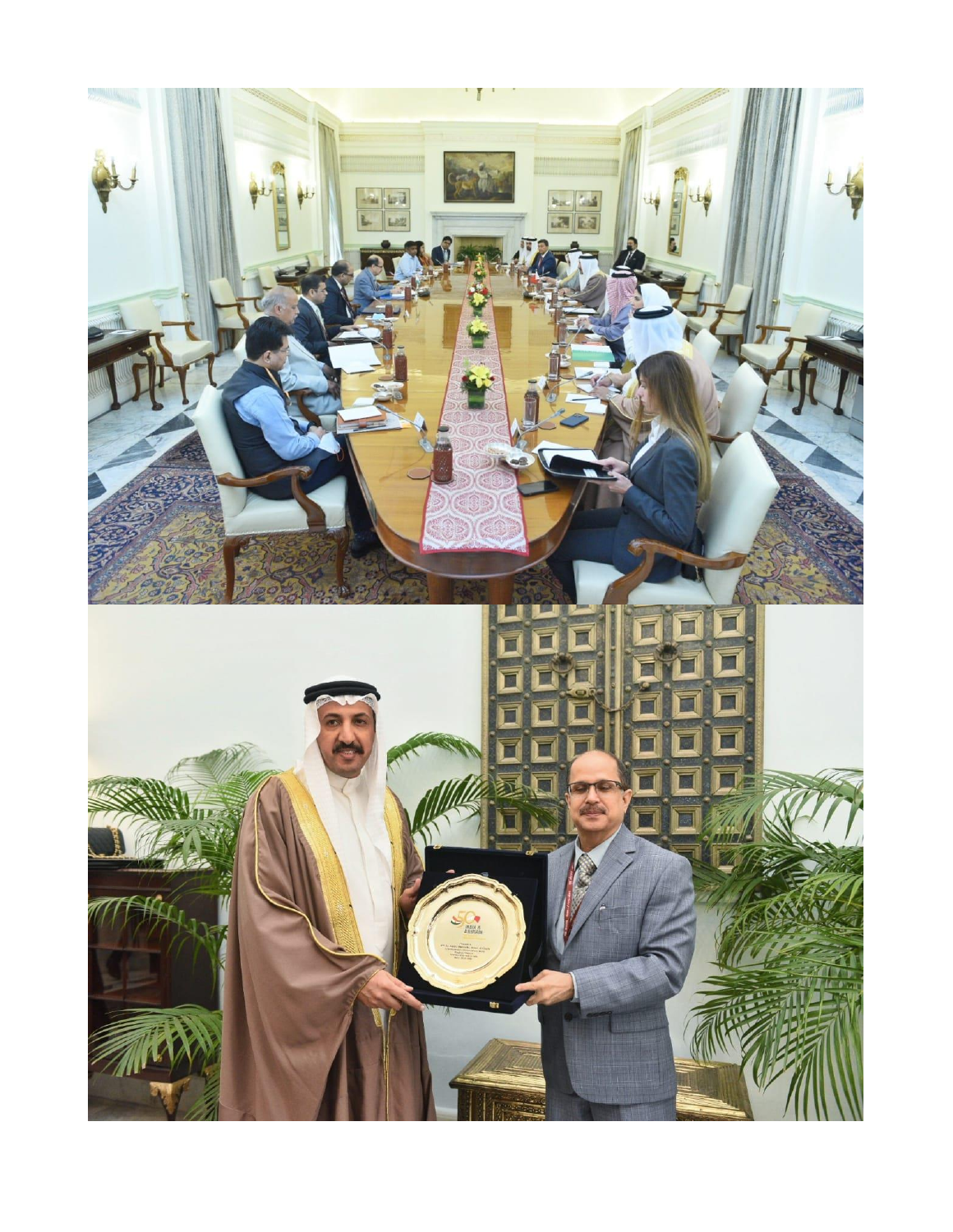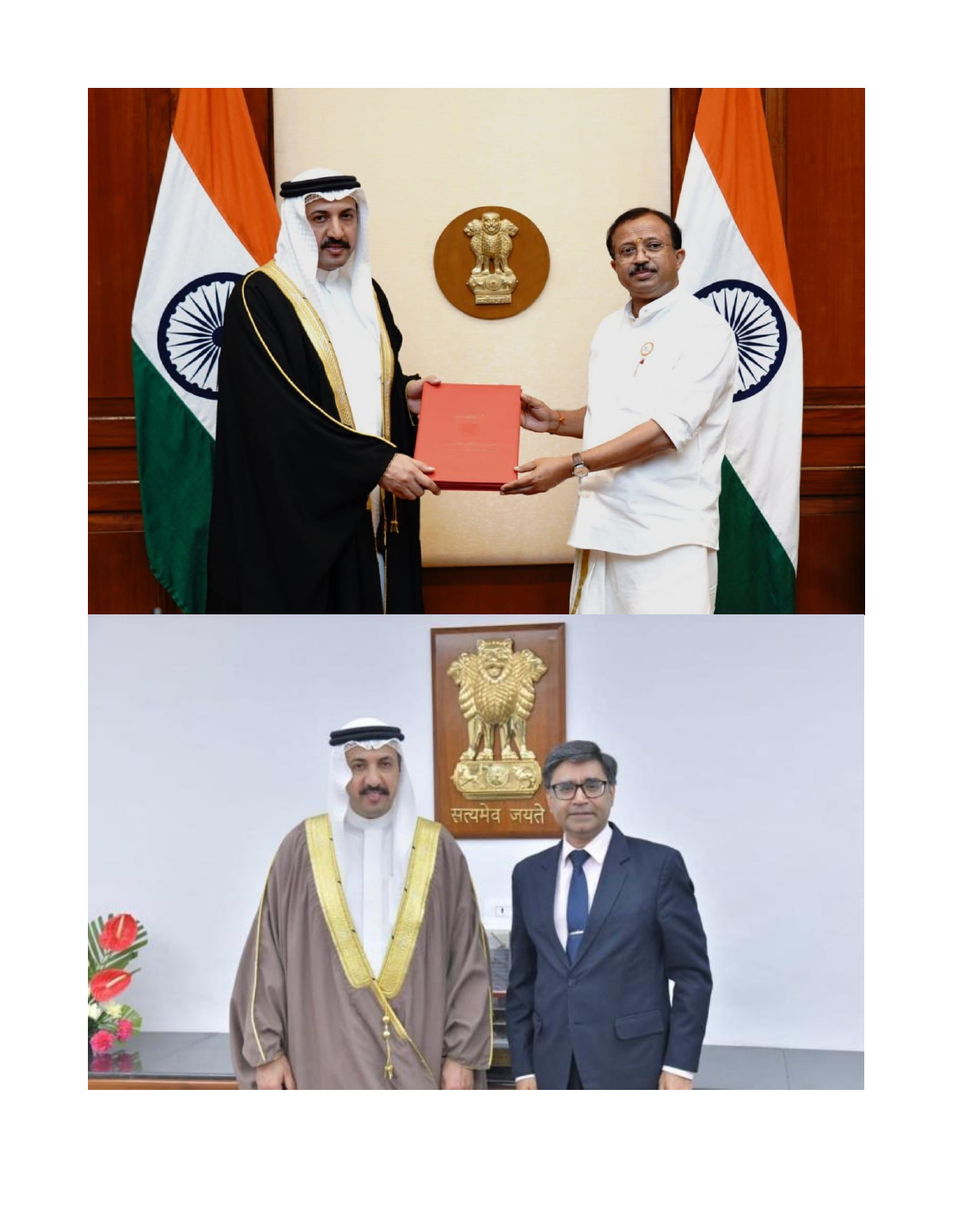

*Dr. Shaikh Abdulla's meeting with India Foundation*



*Dr. Shaikh Abdulla's meeting with Manohar Parrikar Institute of Defence Studies and Analyses*